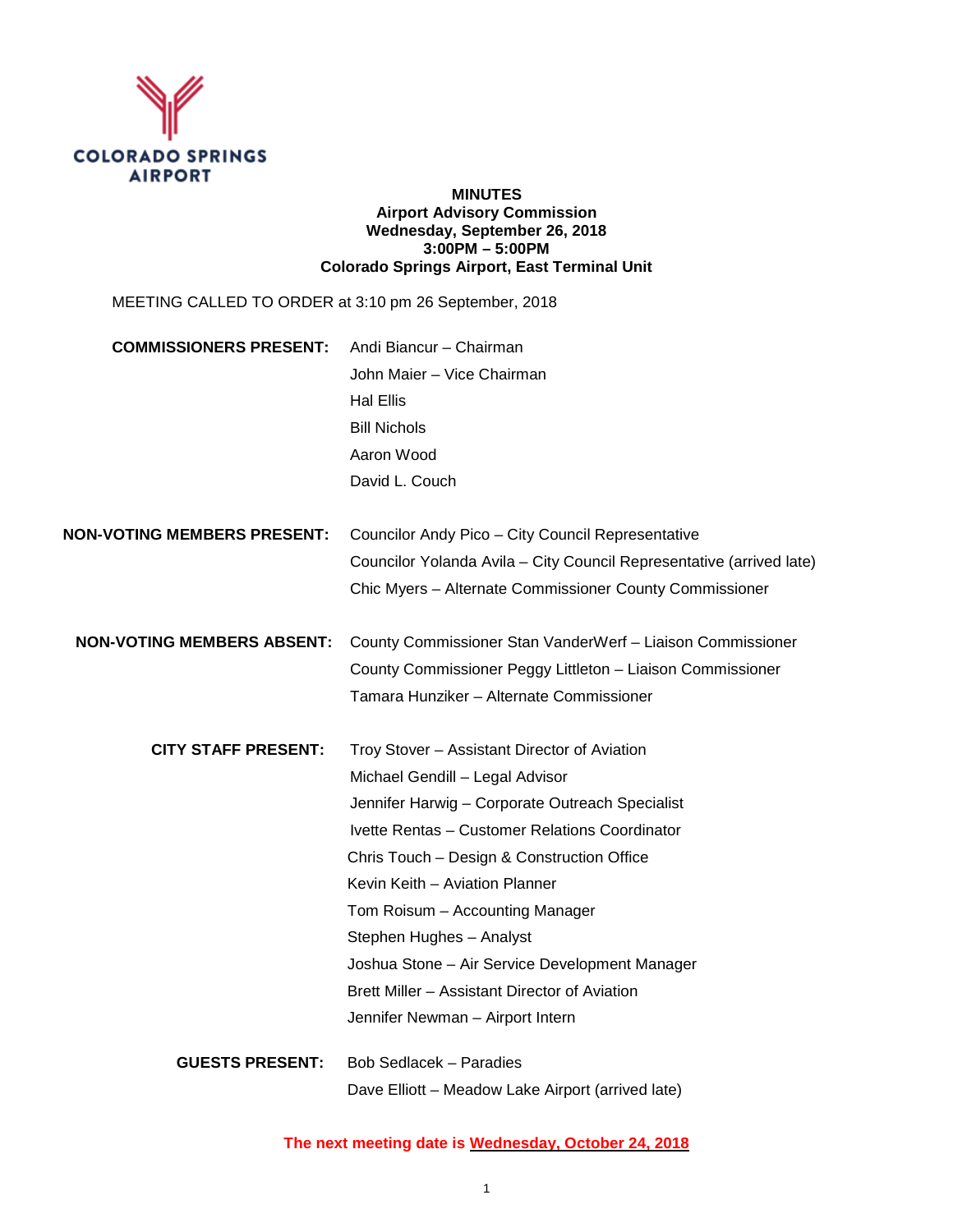## **I. APPROVAL OF THE JULY 25, 2018 MINUTES**

Commissioner Ellis moved to approve the 25 July, 2018 meeting minutes. Second, Commissioner Woods. **Approved: Unanimous.** 

### **APPROVAL OF THE AUGUST 22, 2018 MINUTES**

Commissioner Ellis moved to approve the 22 August, 2018 meeting minutes. Second, Vice Chairman Maier. **Approved: Unanimous.**

#### **APPROVAL OF THE AUGUST 28, 2018 SPECIAL MEETING MINUTES**

Chairman Biancur suggested allowing additional time to further clarify portions of the minutes. Commissioner Nichols moved to table minutes; Second, Commissioner Ellis **Approved: Unanimous.**

## **II. INTRODUCTION OF GUESTS**

### **III. PUBLIC COMMENT**

• None

### **IV. NEW BUSINESS**

#### **Land Use Review –** Kevin Keith

Airport staff reviewed and discussed eleven (11) new land use items, including four (4) items in the City and seven (7) in the County.

Commissioner Ellis moved to approve land use items #1–6 and #8–11. Second, Commissioner Nichols. **Approved: Unanimous** 

Commissioner Ellis moved to approve land use item #7 contingent upon inclusion of wording (attached) to the developer recommending noise mitigation construction measures. Motion seconded by Commissioner Nichols.

#### **Approved: Unanimous**

#### **V. STAFF REPORTS**

#### **A. Design and Construction –** Chris Touch

The airport is currently rebuilding the primary operational areas of the terminal and plans to start demolition on the lower level in January 2019. The lower level has zero impact on day to day operations.

- SSP America selected Art C. Klein Construction to rebuild the second floor concession and restaurant areas. Estimated completion first quarter 2019.
- West Side Lavatory Facility Construction approximately 95% complete.
- Engineer of Record Contract awarded to RS&H Engineering, Inc.
- Wind Damage Terminal Roof Replacement Cause of the April Terminal Fire has been determined. The airport will proceed with planning allowing continuation of remaining required repairs.
- Phase II of Taxiway G Construction to begin April 2019 with an 85-day Period of Performance. Taxiway M Construction to begin April 2019 with a 65-day Period of Performance.
- Taxiways G and Terminal Connectors Phase 3 Design/Construction Design complete. Construction to begin April, 2019.
- Planning Consultant of Record Proposals due October 11<sup>th</sup>.
- Chiller #1 Replacement Installation is scheduled for October pending satisfactory weather conditions.
- IT Master Plan Longview Solutions working with staff and City IT to develop IT Master Plan.
- Solar Covered Valet Parking Design/Construction Two Proposals being evaluated. Anticipate construction planning to begin October 2018.
- Deicing Pad In Pre-Design Planned multi-use ramp will support deicing and US Forest Service firefighting activities.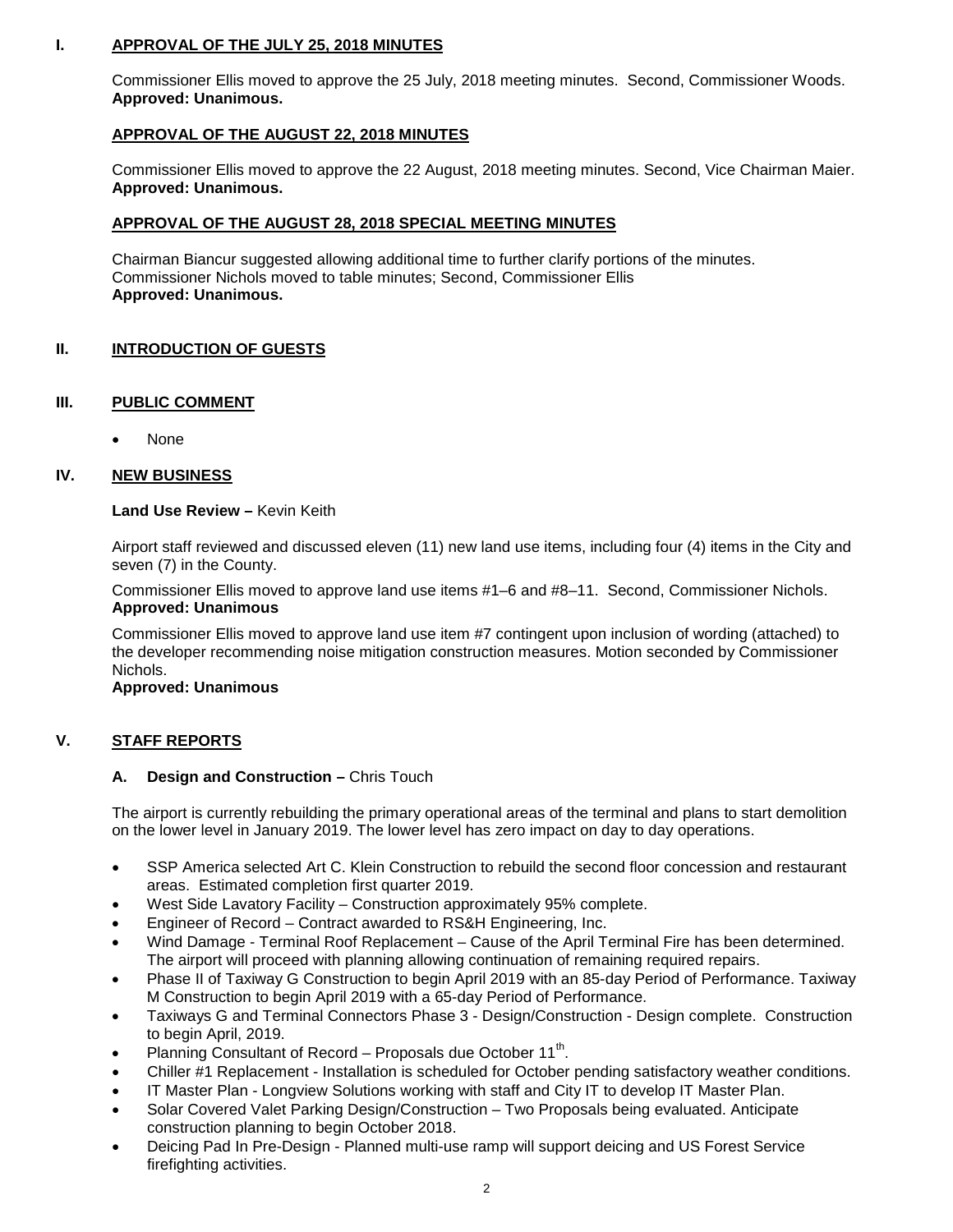- Main Terminal Escalator Replacement RFI being drafted. Responses expected October 2018.
- Vice Chairman Maier asked whether funding of the deicing pad project would have any impact on the potential installation of an Approach lighting system for RW 35R that was discussed in February 2018. Troy Stover provided updated project status and discussed current disposition of funds from the Setzer Project.

# **B. Operations and Maintenance –** Brett Miller

- Replacement of the Airport Communication Dispatch Center's crash phone system continues. FAA form 7460, filed with response expected within next two weeks.
- Five new shuttle buses have been received.
- New Workflow Software has been installed and is operational.

# **C. Air Service & Traffic**

## **Traffic Report(s)/Air Service: August 2018** – Stephen Hughes

Reviewed passenger enplanements, load factors, and included a summary of aircraft operations. All monthly Traffic Reports are available at [https://www.flycos.com/monthly-traffic-reports.](https://www.flycos.com/monthly-traffic-reports)

- Suggestion: Streamline Traffic Report presentation
- Troy Stover stated that the airport is planning an airline strategy planning conference with Boyd Consulting. The airport is also considering applying for a small community air service grant.

## **Report(s): August 2018** – Tom Roisum

**Finance** Summaries of Total Revenues and Expenses for August

- Accounting department will add a financial review slide of year-to-date grant revenues and expenses.
- Airport received a year-end FAA grant for \$10.8 million to be applied to repairs of Taxiway Golf.

# **D. Business Items** – Troy Stover

- Review of airport business developments
	- o Setzer Properties: Project started with completion scheduled for June 2019.
	- o National Museum of WWII, requested a Development Plan (DP) amendment to their lease to accommodate a 32,000 sq. ft. hanger.
	- o Development Plan (DP) submitted for National Museum of WWII amendment to their lease to construct a 32,000 sq. ft. hanger.
	- o Five Star Aviation is assuming the vacated (Old) Cutter hanger lease. Consent to assign the Cutter hanger has been conveyed to Five Star Aviation.
	- o Construction of the Western LLC Hangar continues.
	- o Sierra Nevada Corp. (SNC) constructing a temporary hangar
	- o Airport applying for Airport Improvement Program (AIP) funds, previously denied, facilitating construction of a larger deicing ramp.
	- o City Streets Division has leased 50 acres of land on the east side of the airport for material processing.
	- o Project Rodeo, a 70-acre project covered by a non-disclosure agreement (NDA) is under discussion
	- o A hotel project commitment may be brought to fruition later in 2019.

## **E. Marketing Report** – Troy Stover

- The holiday promotions have been launched.
- **F. Director's Report –** Troy Stover
- No Comment

## **VI. OTHER BUSINESS**

• None